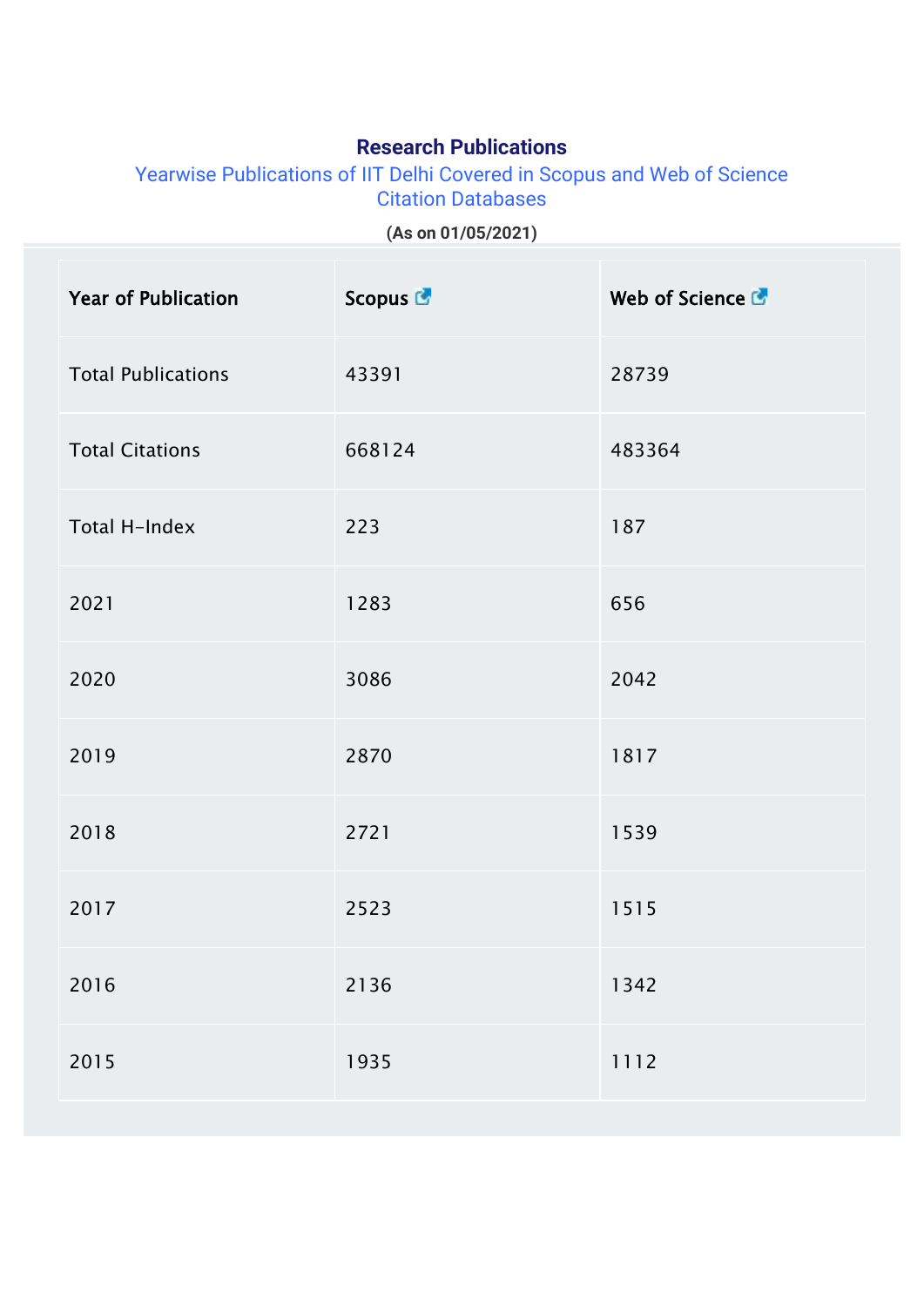| 2014 | 1887 | 1086 |
|------|------|------|
| 2013 | 1720 | 985  |
| 2012 | 1567 | 853  |
| 2011 | 1442 | 789  |
| 2010 | 1437 | 838  |
| 2009 | 1251 | 790  |
| 2008 | 1307 | 805  |
| 2007 | 1276 | 794  |
| 2006 | 1240 | 692  |
| 2005 | 1031 | 612  |
| 2004 | 812  | 548  |
| 2003 | 709  | 499  |
| 2002 | 577  | 391  |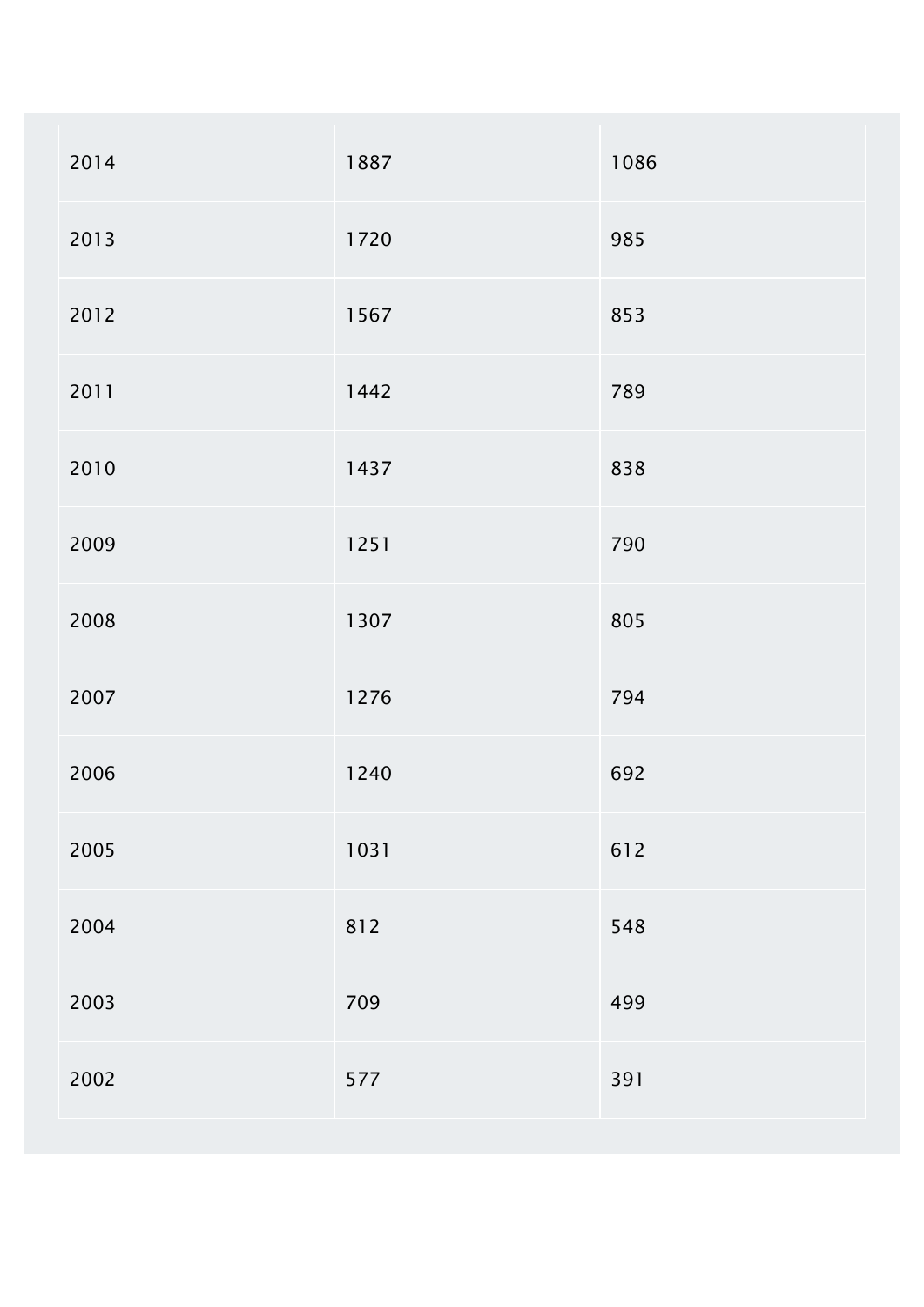| 2001 | 504 | 373 |
|------|-----|-----|
| 2000 | 516 | 357 |
| 1999 | 457 | 311 |
| 1998 | 525 | 372 |
| 1997 | 448 | 322 |
| 1996 | 479 | 353 |
| 1995 | 404 | 354 |
| 1994 | 419 | 368 |
| 1993 | 358 | 297 |
| 1992 | 357 | 304 |
| 1991 | 394 | 322 |
| 1990 | 340 | 288 |
| 1989 | 325 | 313 |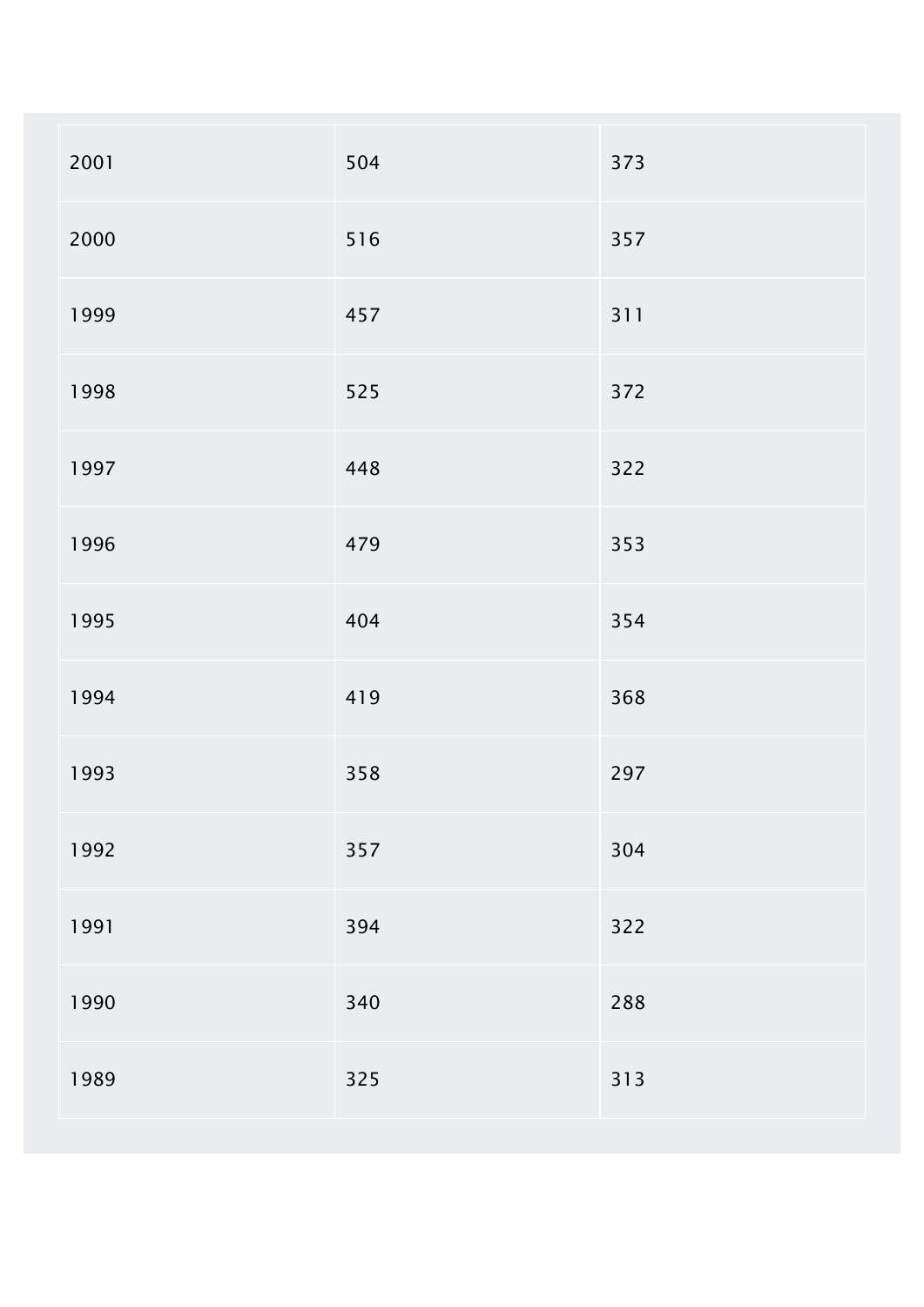| 1988 | 393 | 349 |
|------|-----|-----|
| 1987 | 404 | 359 |
| 1986 | 419 | 347 |
| 1985 | 471 | 370 |
| 1984 | 413 | 395 |
| 1983 | 363 | 389 |
| 1982 | 294 | 353 |
| 1981 | 266 | 314 |
| 1980 | 243 | 285 |
| 1979 | 258 | 323 |
| 1978 | 155 | 216 |
| 1977 | 151 | 191 |
| 1976 | 158 | 209 |